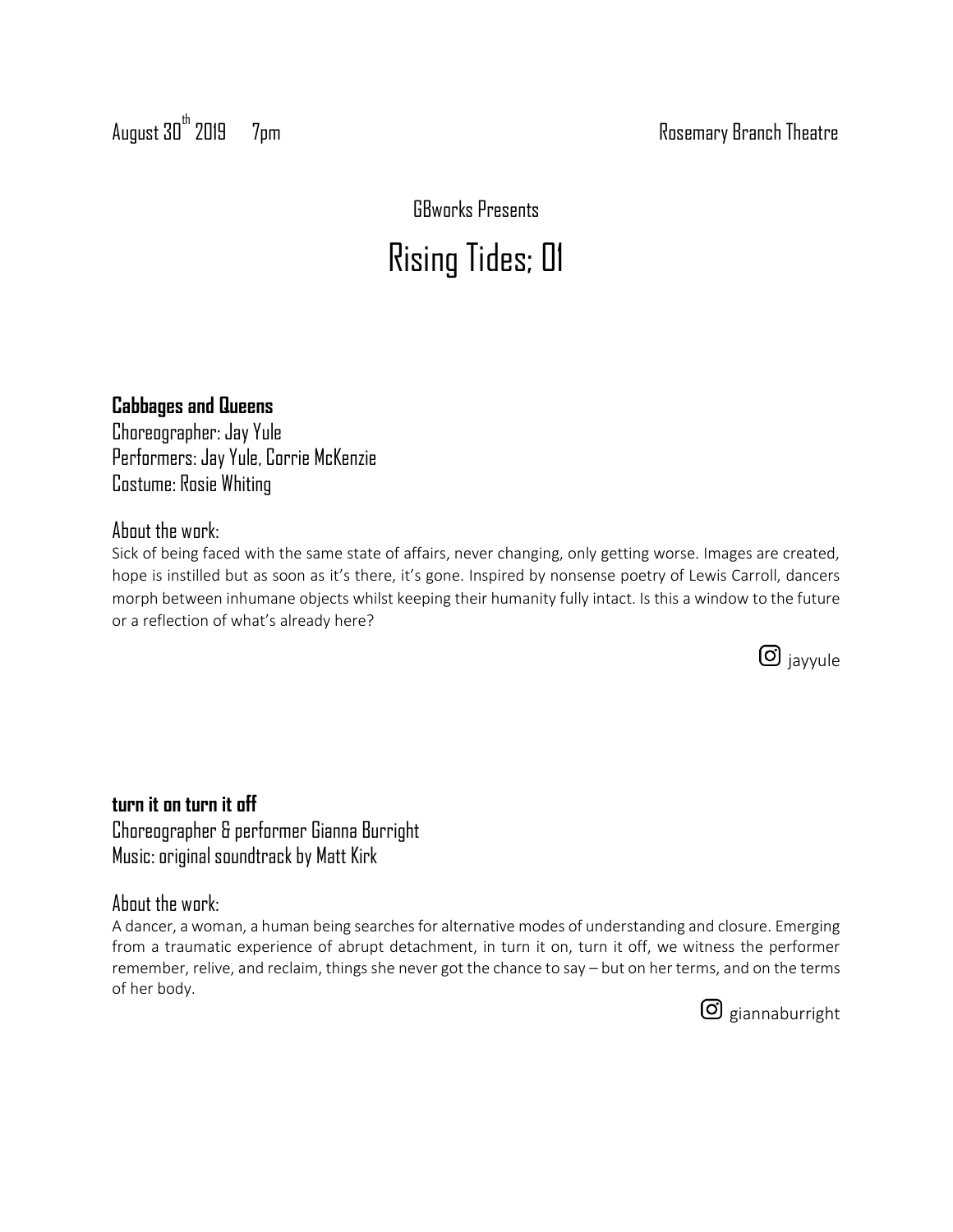### **Penthouse Hickies**

Choreographer: Sliding Doors Performers: Rachel Laird, Clara Cowen Music:'I Love You, Honeybear' by Father John Misty and 'Movie' by Tom Misch

### Ahout the work:

Clara and Rachel first met in 2014. Clara had only been kissed once and Rachel was about to enter her third relationship which would end up lasting (SPOILER ALERT) 3.5 years. Fast forward to 2019 and although both drunkenly welcoming in the new year very much single, have both now found themselves in relationships. Reflecting on this, they address the emotional rollercoaster of their early twenties: exploring the highs and lows and discovering what the hell it all means.

G slidingdoorscollective

**Cry Baby** – a sharing of research Artistic Lead: Amy Toner Performers: Bethany Edwards Music: Cry Me a River – Ella Fitzgerald, Don't Cry Out Loud – Melissa Manchester

About the work: 'A tear is an intellectual thing' – Jerome Neu

We are both criers. We cry all the time. We frequently cry over nothing at all. As a result, we often find ourselves being categorized into the 'oversentimental', 'hysterical', 'emotionally unstable' and 'manipulative'. Cry Baby is a sharing of research into our new project centered around the phenomenology of tears. In this sharing, we explore the social mechanism related to public displays of emotional tears.

Supported in kind by Rich Mix

G amytoner

## **-Interval-**

### **Lexi Wells**

Singer/songwriter performing her original work **"Next Time"** and **"Close"**

Lexi is from London and has been developing a repertoire of original songs after completing a BA in Popular music performance at Leeds College of Music.

**O** lexingtonwells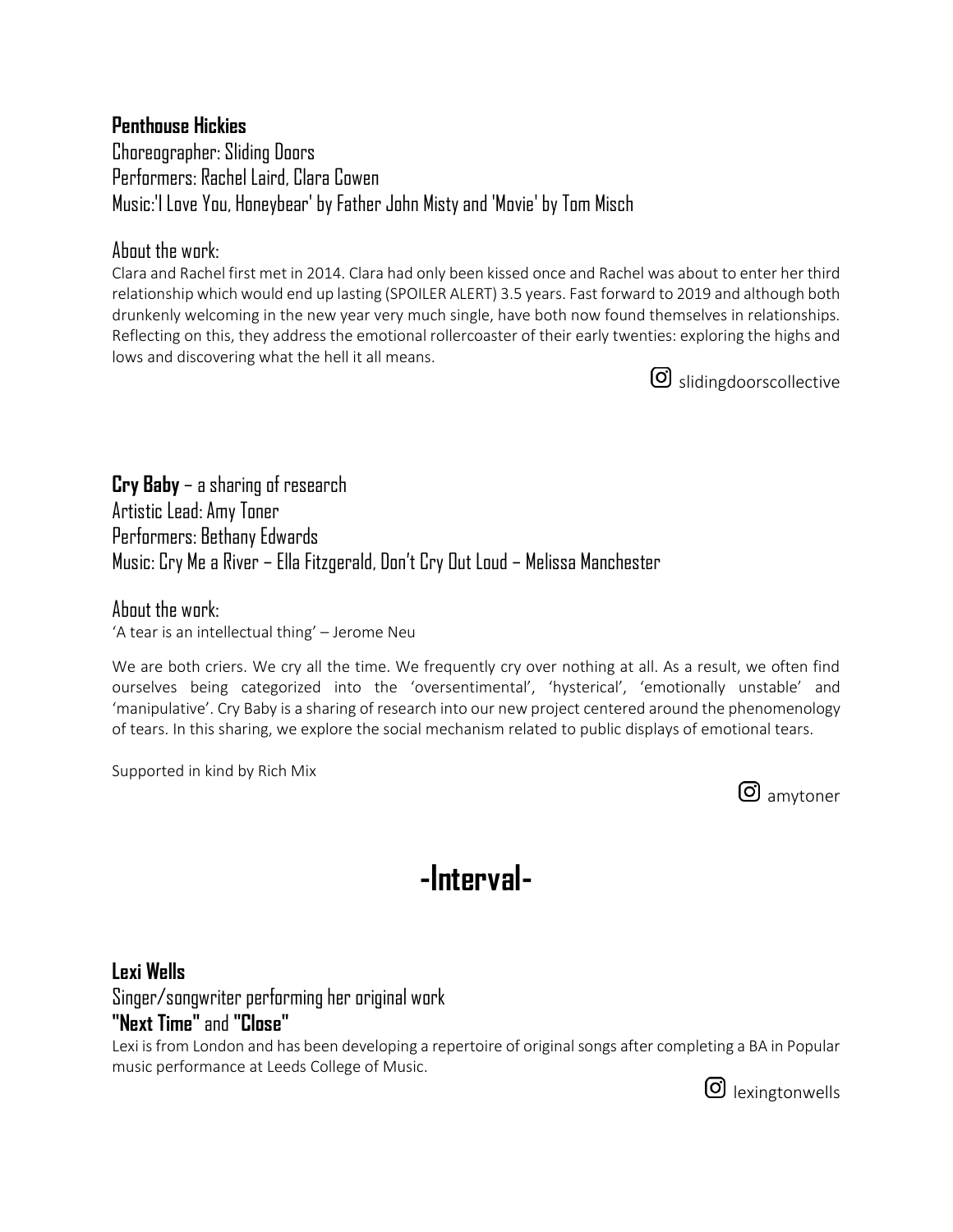### **and the wind**

Choreographer & performer: Gwynne Bilski Music: original soundtrack by Syntheatrics (Duncan Bowers)

### Ahout the work:

Fourteen years ago, I plucked a sprig of heather from a hillside in the Outer Hebrides. I still have the heather, but everything else is missing. Everything else is a fading memory.

Nostalgic, and joyful in its contemplation on how our memory preserves and alters experiences, *and the wind* celebrates the ways in which we are drawn back to specific moments in time and place, and what those moments mean to us.

Supported by: The Work Room, Citymoves Dance Agency

gwynnebilskimovement

excerpts from **Triptych** Choreographer: Grace Keeble Performers: Alive Contemporary Dance Company members- Anna Heath, Yasmin Kaleta, Svetlana Malinina, Liza Malong ,Dina Subkhankulova, Masha Ugrozova Music: Cymande – Dove, Richard Skelton – Of The Sea, Frence 79 – After Party

### About the work:

A celebration. The symbiosis of nature. Complexities, simplicities, A mourning of this loss. The damaged fragments of what was. A stags cry, a dying forest;

within this crumbling imagery, in a system where too much has been taken, how do we attempt to form cohesion out of chaos.

As we become more removed from our instincts, as we disconnect from the visceral and from ourselves as the human animal, how does the destruction of the natural world affect our human psyche.

In this unravelling and retreat from a soulful place, what internal madness might ensue.

But, do we elevate our own importance, does the power of nature remain and regenerate without us, despite us.

The life that keeps rolling on, long after we are gone.